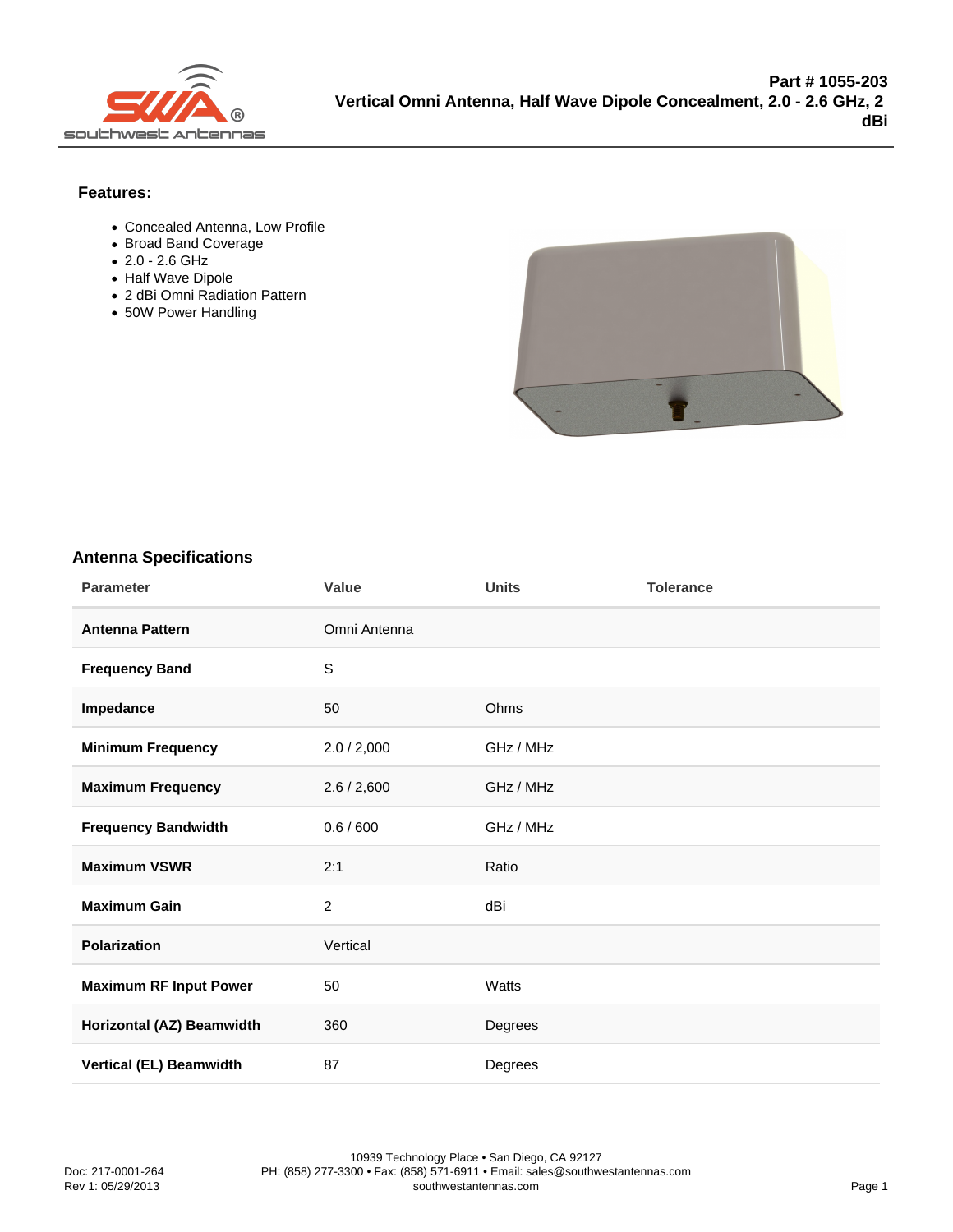| Parameter                          | Value          | Units        | Tolerance           |
|------------------------------------|----------------|--------------|---------------------|
| <b>Ground Plane Required</b>       | <b>No</b>      |              |                     |
| Maximum Wind Velocity              | 124 / 200      | mph / kph    |                     |
| <b>RF Connector Type</b>           | SMA(f)         |              |                     |
| <b>Operating Temperature Range</b> | $-40$ to $+85$ | C            |                     |
| Product Length                     | 6.06 / 153.92  | inches $/mm$ | $+0.02"$ / $-.000"$ |
| <b>Product Width</b>               | 4.06 / 103.12  | inches $/mm$ | $+0.02"$ / $-.000"$ |
| <b>Product Height</b>              | 3.03 / 76.96   | inches / mm  | ±0.13"              |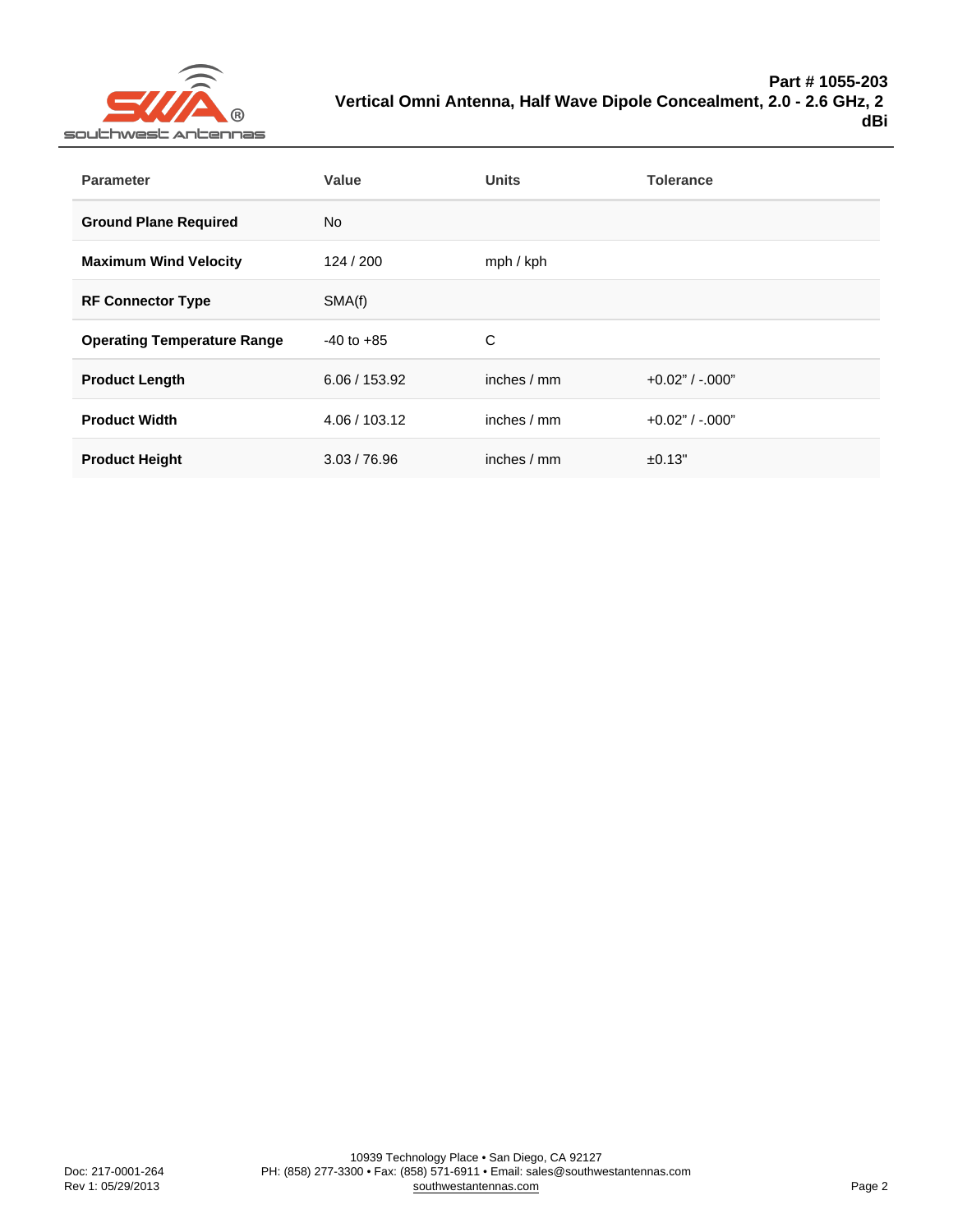Elevation Pattern